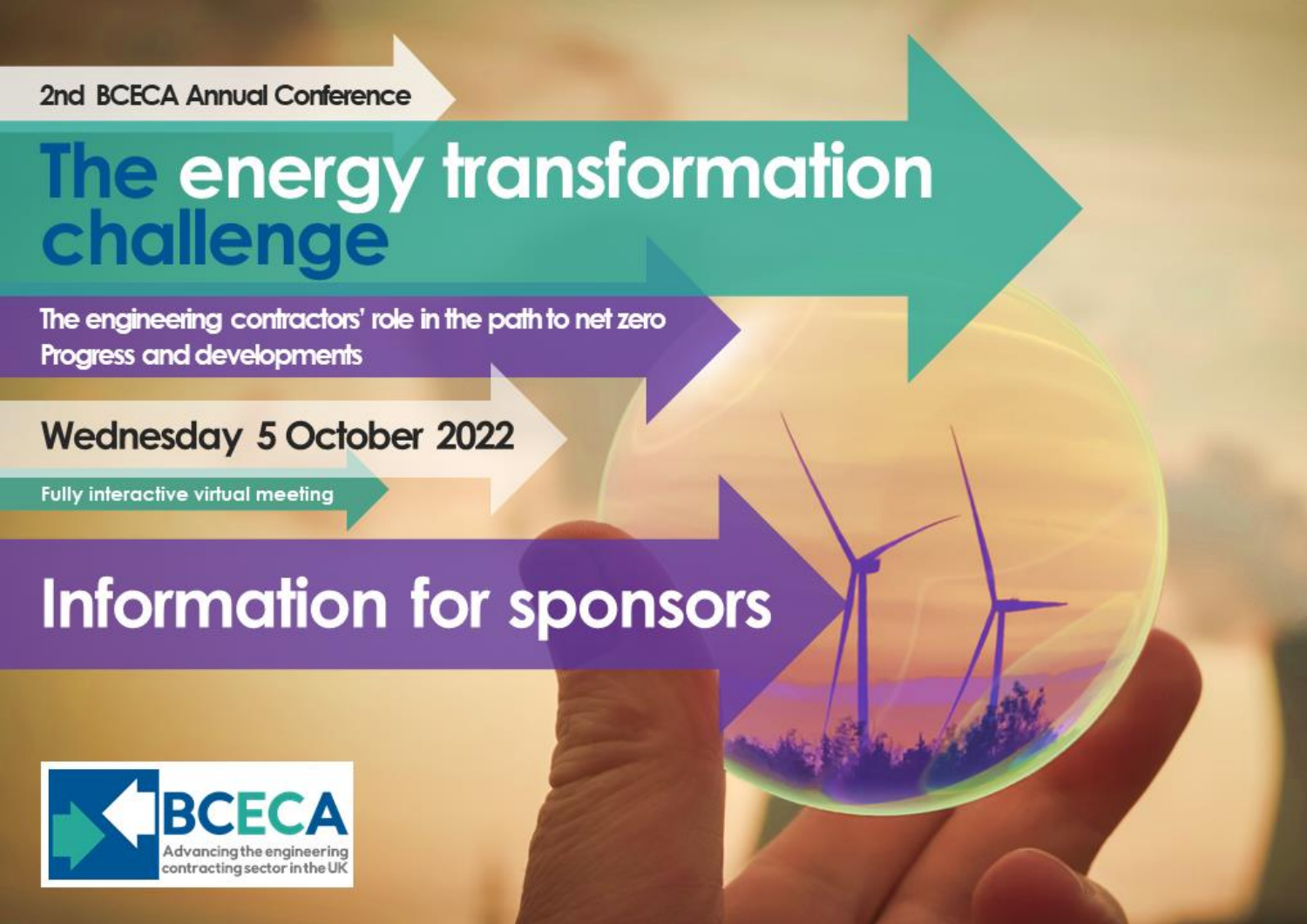## The energy transformation challenge

Twelve months ago, we were still in the midst of COVID19 restrictions. Physical meetings were out of the question. Nonetheless, the pressure to decarbonise the global energy economy had not gone away. The COP26 Climate Conference in Glasgow was imminent, and policy makers were fully expected to renew their commitment to delivering the 'energy transformation'.

Against this backdrop, BCECA wrestled with the challenges of bringing together the decision makers, opinion formers and thought leaders who were faced with the task of tackling decarbonisation at the sharp end.

BCECA's inaugural virtual conference took place in October 2021. *Delivering the energy transition* focussed on the current circumstances, future opportunities, and challenges in the broad area of industrial decarbonisation. The programme was shaped by the organisations with a key role in taking carbon reduction targets from policy to reality. The event was an immediate success, attracting 150 delegates from UK engineering contractors, consultants, and supply chain partners. Delegates took part in a day of lively discussion on the policy, technology, and skills implications of energy transition.

2021 ended with a sense of optimism for the future. COP26 was widely viewed as a success with a shared vision for decisive action on the energy transition emerging. Then everything changed. The Russian invasion of Ukraine in February sent shockwaves around the globe. Energy prices soared. For the first time in nearly two decades, security of energy supplies was back on the agenda. What does this mean for decarbonisation? Franced vision for decist<br>
in February sent<br>
of energy supplies<br>
of the supplies<br>
of the supplies<br>
of the supplies<br>
of the supplies<br>
of the supplies<br>
of the supplies<br>
of the supplies<br>
of the supplies<br>
of the supplies<br>
of t



**Has the energy transition stalled, or is the energy transformation that the world needs waiting just around the corner? Find out more at [BCECA's 2nd](https://www.bceca.org.uk/wp-content/uploads/2022/03/2022-Conference-Announcement-21-03-22.pdf)  [Annual Online Conference,](https://www.bceca.org.uk/wp-content/uploads/2022/03/2022-Conference-Announcement-21-03-22.pdf) The energy transformation [challenge,](https://www.bceca.org.uk/wp-content/uploads/2022/03/2022-Conference-Announcement-21-03-22.pdf) which takes place on Wednesday 5 October 2022.**

**Conference Director** BCECA Chief Executive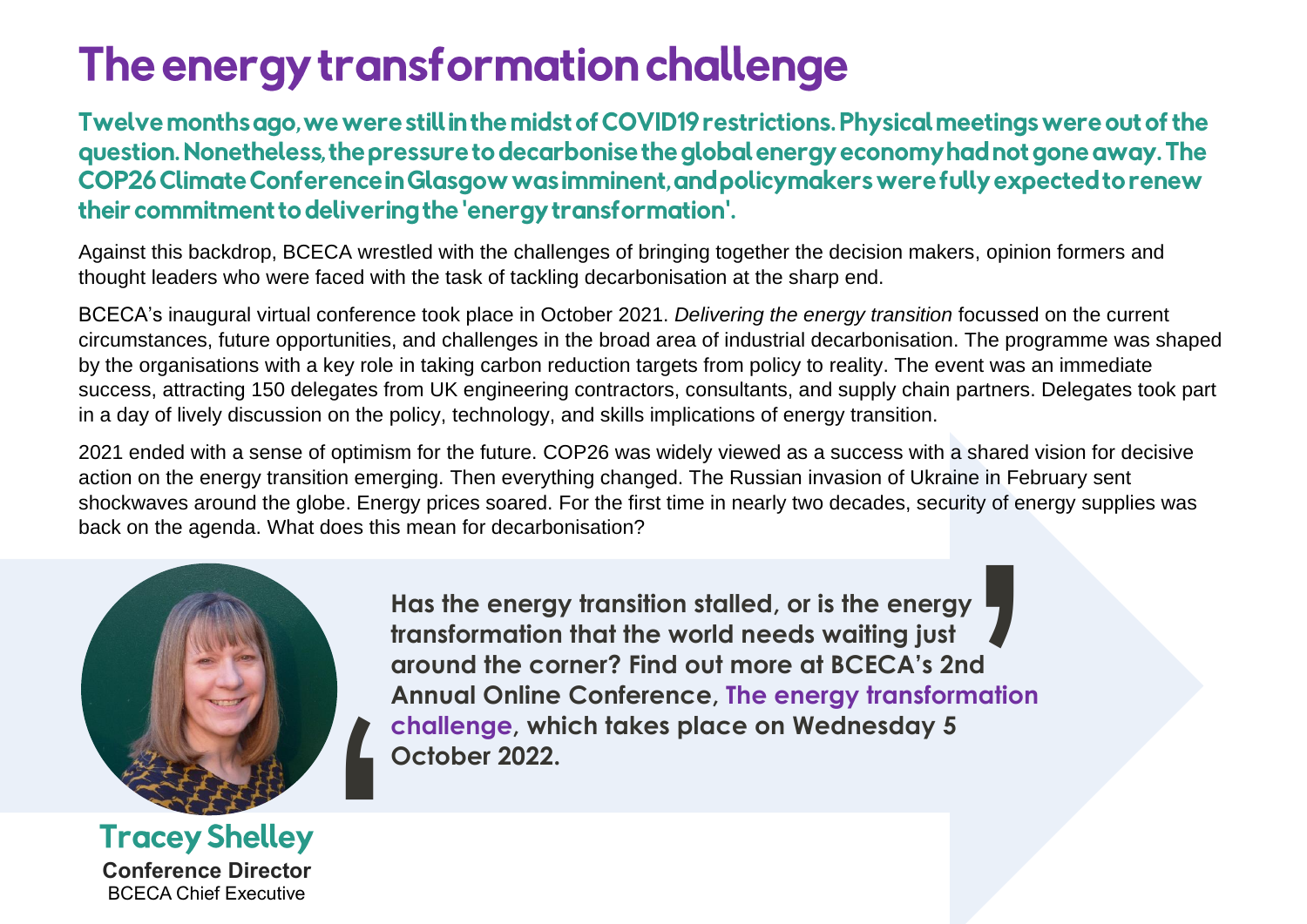## **Opportunities for sponsors**

The success of BCECA's first online conference signalled a new attitude to networking and knowledge sharing. Whilst the value of personal interaction cannot be downplayed, it's clear that virtual meetings have taken on a new significance. The energy transformation that is required to deliver decarbonisation sits at the top of the agenda for engineering contractors in the UK. Geopolitical worries aside, the transition to a new energy economy remains a global priority. *The energy transformation challenge* will examine decarbonisation from the contractors' perspective and offers an excellent opportunity to:

- Raise awareness of your brand with key influencers in the UK engineering contracting sector
- Network and engage with decision-makers looking for product and service solutions
- Connect with the early-career engineers and technologists who will shape the future
- Generate new material to expand your marketing strategy, gain exposure and reputation
- Align your organisation with the decarbonisation agenda and the delivery of the UN's Sustainable<br>Development Goals



**The energy transformation challenge will bring experts together to discuss the practical realities of implementing decarbonisation with a focus on the UK. Come and join us.** br<br>
re<br>
wi<br>
r<br>
r **|**<br>|<br>|<br>|

**Malcolm Crawford Conference Programme Chair**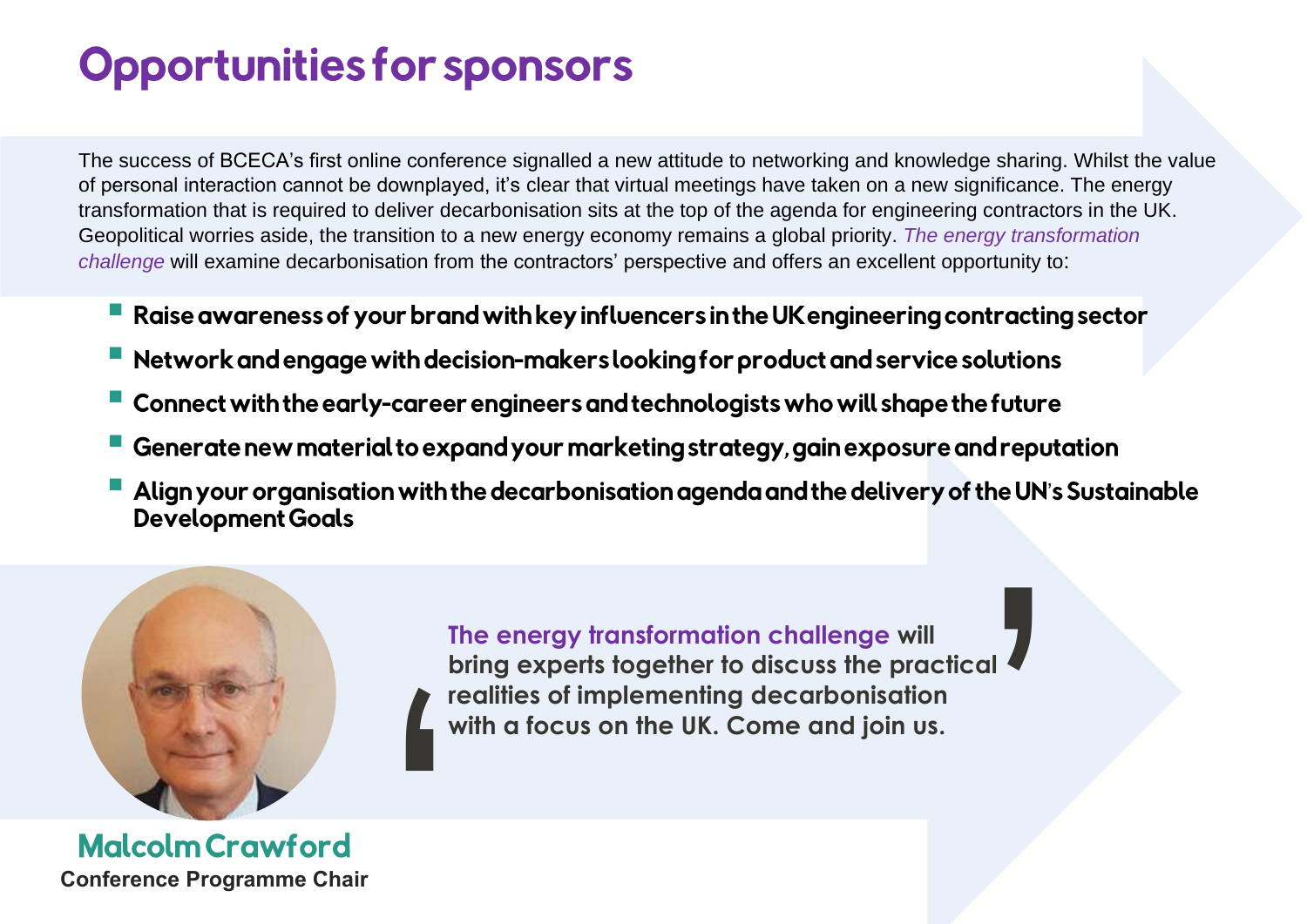## **Sponsorship packages**

#### **Conference Partner SOLD TO FLUOR**

Prime brand positioning across our virtual conference platform, delegate management software and direct email communication before, during and after the event. 15 social media mentions. Plenary speaker slot during the opening session, promotional video clip before the afternoon session. Post-event follow up opportunities with all participants. Top billing on the sponsor information page (250 words) with weblink.

#### **Session Sponsor (Three remaining)**

Prime brand positioning on the virtual conference platform during one of five sessions. Promotional video clip at the start of the session. 6 social media mentions. Post-event follow up opportunities with all session participants. Listing on the sponsor information page (150 words) with weblink.

#### **Conference Supporter (Ten available)**

Acknowledgement and logo placement on the virtual conference platform and in all pre-event publicity and communication. Listing on the sponsor information page (100 words) with weblink.

#### **Media Partner**

#### **Negotiable**

Exclusive positioning, with early access to programme announcements and news releases. Access to delegate mailing list in return for reciprocal promotion and web banners etc.

### For more details on the opportunities available within these sponsorship tiers, please call +44 207 0918652 or email admin@bceca.org.uk

#### **£5,000**

#### **£500**

**£1,000**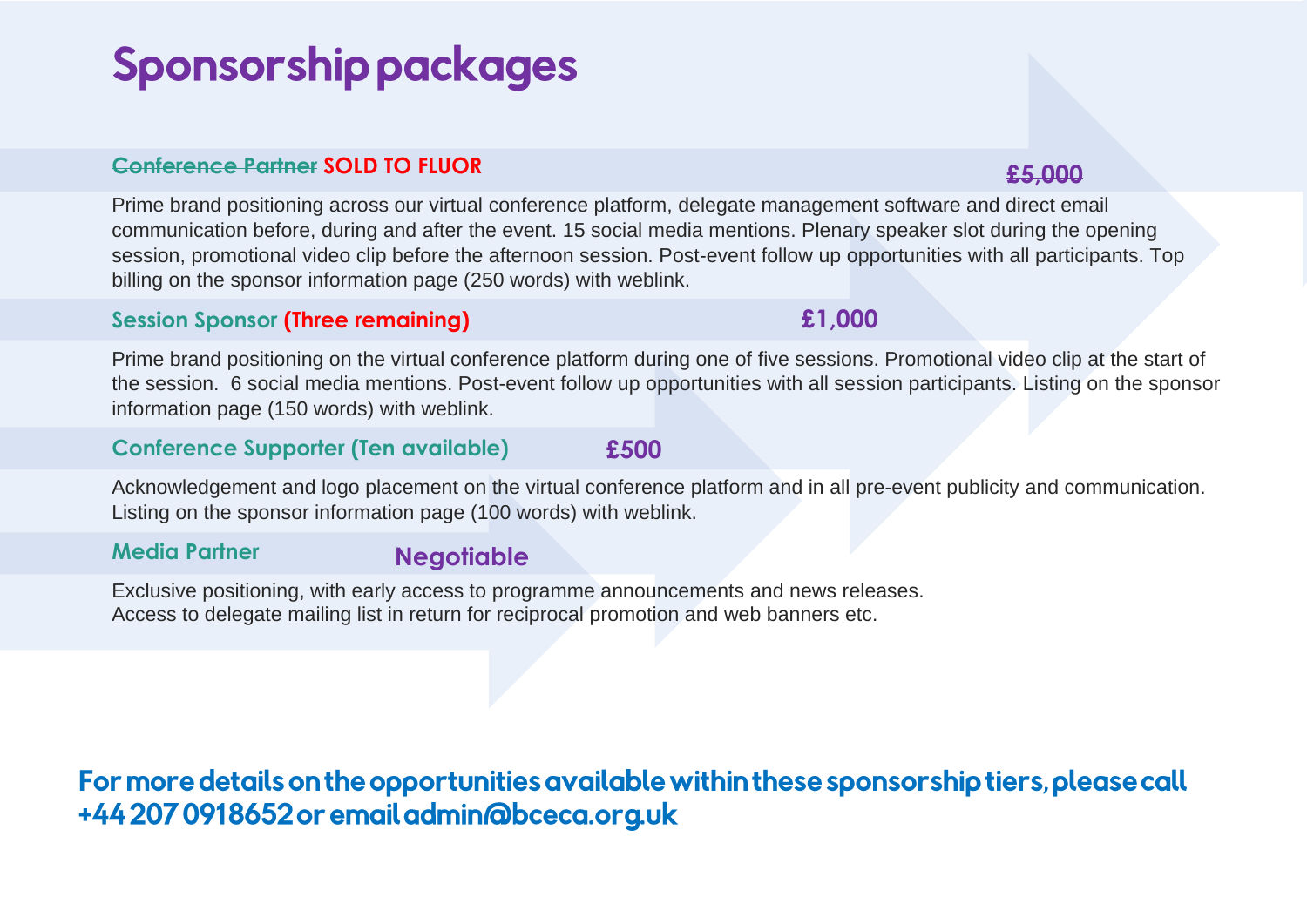## **Programme overview**

The Energy transformation challenge is a one day, fully interactive, virtual conference examining the realities and complexities of decarbonising energy intensive activity in the UK and globally. The topic will be addressed from the perspective of the engineering contracting companies who are providing the infrastructure required to deliver the carbon reduction targets agreed by the UK government and globally through the COP26 commitments.

Opening with a scene-setting keynote contribution from one of the UK Parliament's leading contributors on energy matters, Dr Alan Whitehead MP, the conference will move on to examine a range of big picture issues including the importance of robust supply chains and the potential impact of well-executed decarbonisation projects on the UK economy. Project financing, commercialisation, innovation, and skill supply also feature prominently on the agenda.

After a short lunch break, the conference will take a more detailed look at the experience gained and lessons learned during the execution of a range of projects spanning renewables, energy storage, transportation, and decarbonisation of fossil fuel intensive industrial processes.



**Emission targets, combined with the re-emergence of energy security issues, have refocused our sector in new ways. I look forward to The energy transformation challenge and a conversation on the deployment of new technologies, the decarbonisation of existing processes with a cautious eye**  and a conversation on the deployment<br>the decarbonisation of existing process<br>on supply chain and cost uncertainties.<br>Per NEW<br>|<br>| lenge<br>| logies,<br>| pus eye

**Dr Oliver Carter Principal Process Engineer** Fluor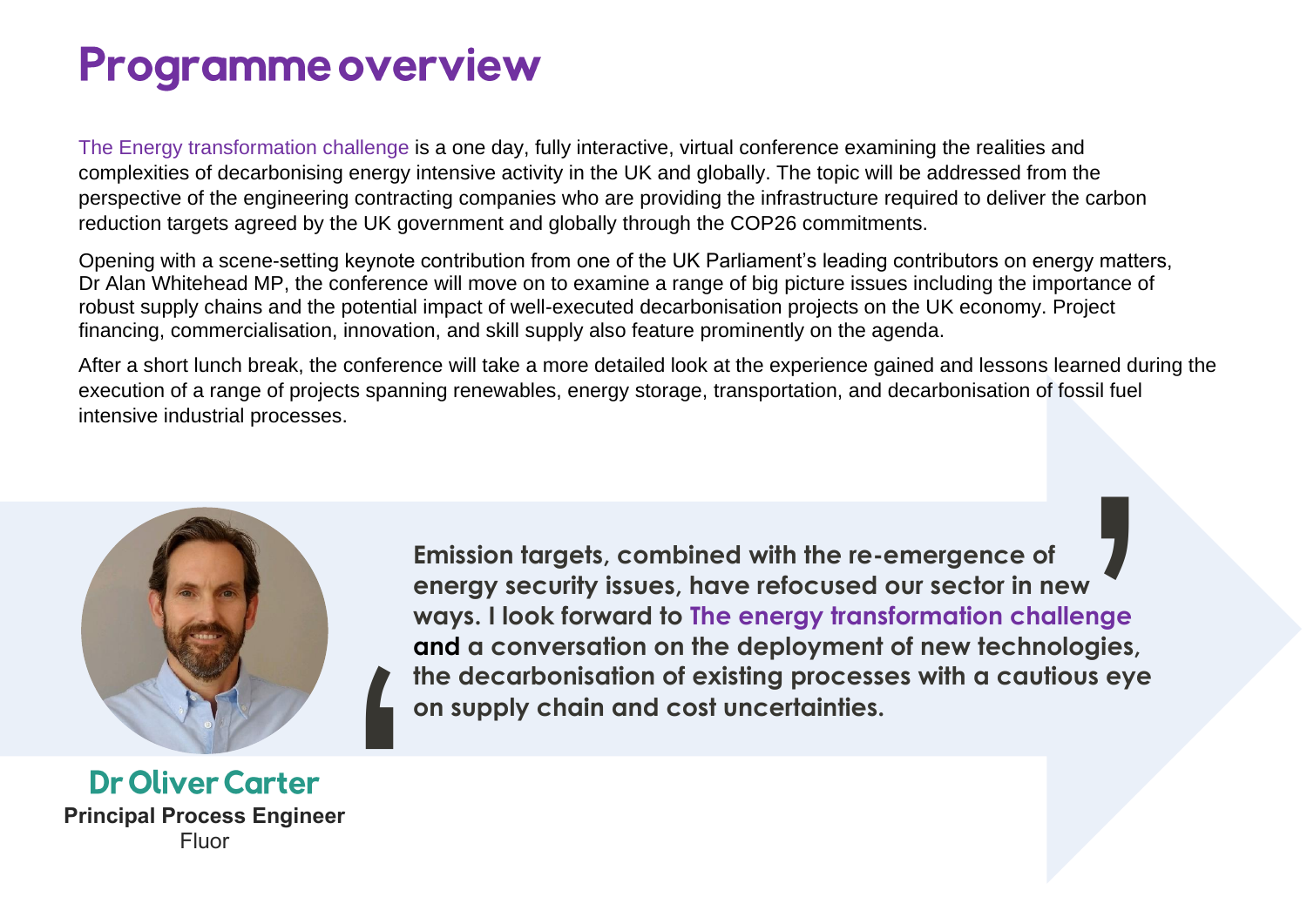## **Provisional programme\*for Wednesday 5 October**

## **AM**

#### **09:30 Welcome remarks and overview**

#### **Session 1 The current reality**

#### **09:45 Keynote - Dr Alan Whitehead MP**

**Shadow Minister for Climate Change and Net Zero**

#### **10:00 The big picture**

- **- Engineering contracting and energy transformation**
- **- How can global delivery drive UK prosperity and security?**
- **- The importance of sustainable supply chains**
- **- Innovation and the energy transformation**
- **- Panel discussion/Q&A**

#### **11:00 Break**

#### **Session 2 Making it happen**

#### **11:15 Delivering transformation**

- **- Finance and commercialisation**
- **- Bridging the skills gap**
- **- Support for early career engineers and technicians**
- **- Panel discussion/Q&A**

#### **12:30 Lunch**

## PM

#### **Session 3 Implementation experience**

**13:15 Keynote – David Walker**

**HyNet Northwest decarbonisation project**

#### **13:00 Project feedback**

**Three parallel sessions with case studies assessing recent developments and lessons learned during project delivery**

**Track 1 - Decarbonising existing assets Track 2 - Energy storage Track 3 - Renewable energy**

#### **14:45 Break**

#### **Session 4 Implementation experience (cont.)**

**Track 4 – Transportation**

**UK Implementation overview**

**- Panel discussion/Q&A**

#### **15:45 Summary and next steps**

\*May be subject to change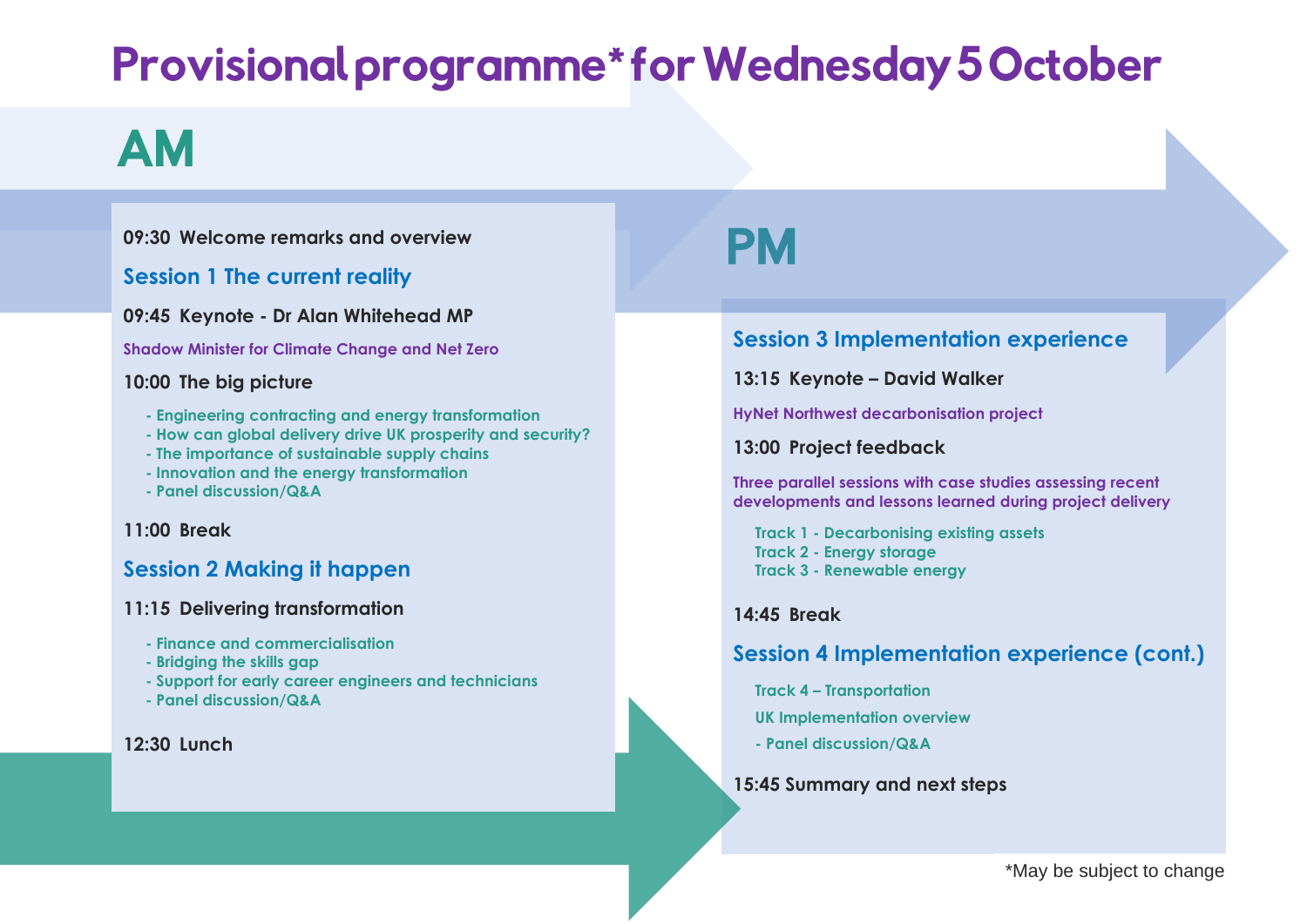## **BCECA-the collective voice for engineering contractors**

Our members are world leaders in project management, engineering and construction for the process and energy industries. They provide a global centre of expertise for international clients. From emergent technology studies to the execution of some of the most extensive and complex offshore and onshore installations globally, UK-based engineers and technicians in BCECA companies provide optimal solutions to some of the world's biggest process plant construction challenges; they are front runners in the race to deliver energy transformation and decarbonisation.



BCECA is a discrete and trusted network that offers knowledge, intelligence and influence for engineering contractors and their partners. The energy transformation challenge builds on the success of our inaugural virtual conference in 2021, which was well received by participants from the UK and further afield.